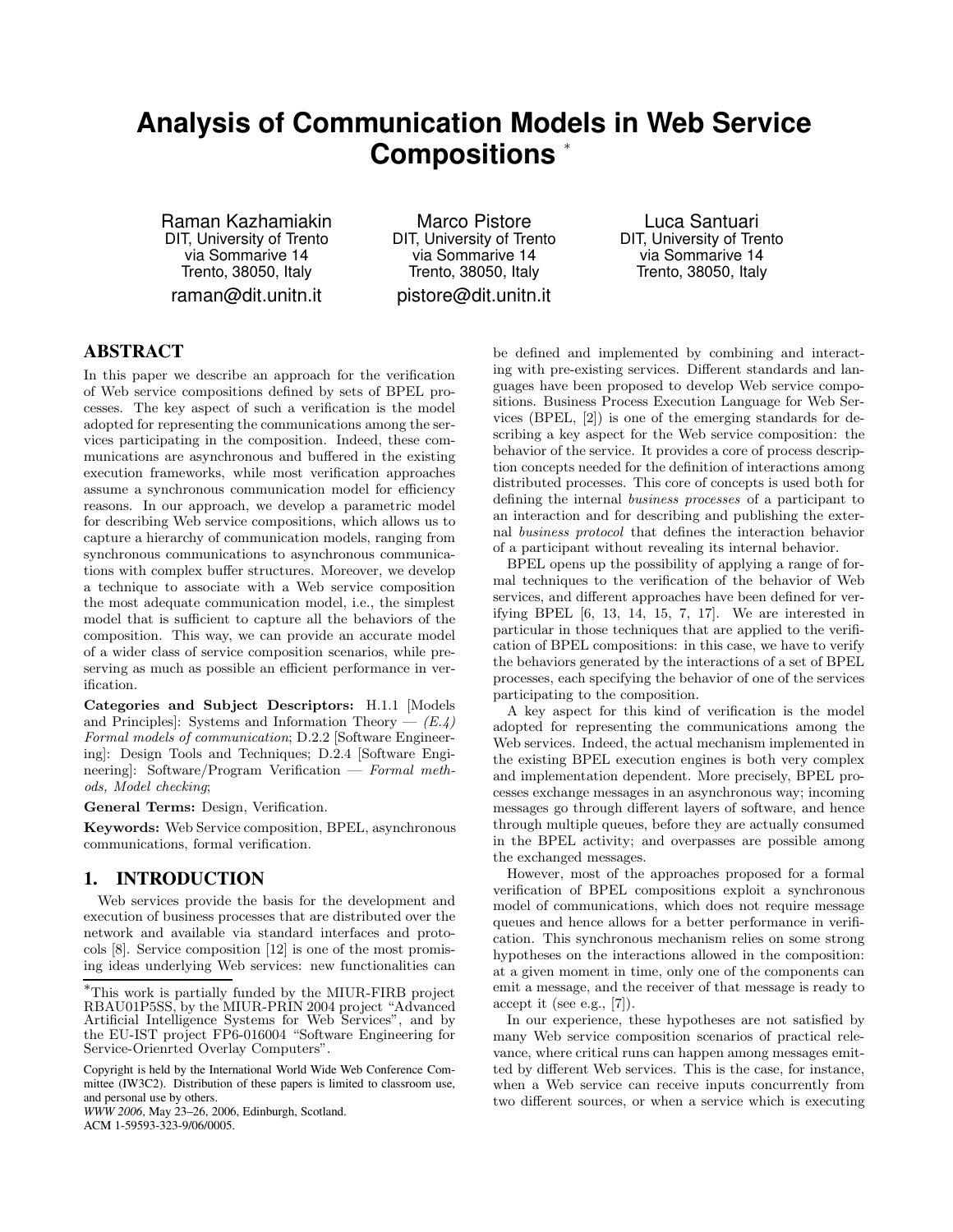a time consuming task can receive a cancellation message before the task is completed.

Our goal is to provide extended composition mechanisms, where the hypotheses on synchronous communications are weakened, but the communication model is kept as simple as possible. This way, an accurate modeling is possible for a wider class of service composition scenarios, while an efficient performance is still achievable in verification.

In this paper, we propose a model of composition, which is based on a parametric definition of the communication infrastructures. More precisely, it is possible to define different communication models by changing the number of queues existing among the component processes and the sets of messages associated with the various queues. By increasing the number of queues, and hence by allowing more and more asynchrony in the evolution of the system, we define a hierarchy of communication models that are able to model larger and larger composition scenarios. The most restrictive model, with only one shared queue of capacity 1, is shown to be equivalent to the synchronous model of [7]. The most liberal model, instead, which has dedicated queues for each type of message, can describe virtually all the examples of BPEL compositions we found in the literature and in practical usage.

The paper also describes an algorithm for the verification of BPEL compositions. The algorithm is able to identify the simplest communication model in the hierarchy that is adequate for a specific set of BPEL processes. It then builds the corresponding composition, that can be emitted in the input languages of two state of the art model checkers, namely NuSMV [4] and SPIN [9]. These model checkers can then be used to verify properties of the compositions expressed in standard specification languages such as Linear-time Temporal Logic (LTL). We conducted some experiments on our system in order to evaluate the applicability and scalability of the approach. These experiments show that the performance of the verification decreases when the complexity of the communication model increases, and that the possibility to select automatically the right model is very useful to improve the verification performance.

The paper is structured as follows. In Sect. 2 we introduce several instances of the case study that motivate the necessity to consider different variants of communication mechanism. Section 3 defines the parametric model for Web service compositions. Section 4 investigates a hierarchy of this models and addresses the problem of identifying the most adequate model for a specific composition scenario and Sect. 5 presents the algorithm for identifying and building such most adequate model. An experimental evaluation of the approach is presented in Sect. 6, while conclusions and future work are presented in Sect. 7.

# **2. BPEL COMPOSITION SCENARIOS**

In order to illustrate the problem of modeling service compositions, we consider several variants of the Virtual Travel Agency domain. The goal of the Virtual Travel Agency is to provide a combined flight and hotel booking service by integrating two independent existing services: a Flight booking service, and a Hotel booking service. Thus, the composition describes the interactions of four partners: User, Virtual Travel Agency (VTA), Hotel and Flight services (see Fig. 1.a).

In our framework, we model the composition using BPEL



specifications that describe the workflows and the interactions of the four partners. BPEL provides an operational description of the (stateful) behavior of web services on top of the service interfaces defined in their WSDL specifications. An abstract BPEL description identifies the partners of a service, its internal variables, and the operations that are triggered upon the invocation of the service by some of the partners. Operations include assigning variables, invoking other services and receiving responses, forking parallel threads of execution, and non-deterministically picking one amongst different courses of actions. Standard imperative constructs such as if-then-else, case choices, and loops, are also supported.

In this paper, we will use diagrams like the ones in Fig. 1 for representing the BPEL specifications. The BPEL sources for the examples we describe in the paper are available at http://www.astroproject.org/.

## **2.1 Example 1: Tickets Reservation Scenario**

In this scenario, the user can ask the VTA to book a flight to a specified location and reserve a room in a hotel at that location for a given period of time. It is possible that the request of the user cannot be fulfilled, in which case the user receives a not-available (na) notification from the VTA. If a reservation offer is received instead, the user can accept or reject it, sending a corresponding message to the VTA (Fig. 1.b).

The Flight booking service becomes active upon a request for a given location (e.g., Paris) and a given period of time (e.g., August). In the case the booking is not possible, this is signaled to the requestor, and the protocol terminates. Otherwise, the requestor is notified with an offer information and the protocol stops waiting for either a positive or negative acknowledgment. In case of positive answer, the flight is successfully booked and the reservation ticket is sent, otherwise the interaction terminates with failure. Figure 1.c represents the protocol provided by the Flight booking service. The protocol of the Hotel service is similar.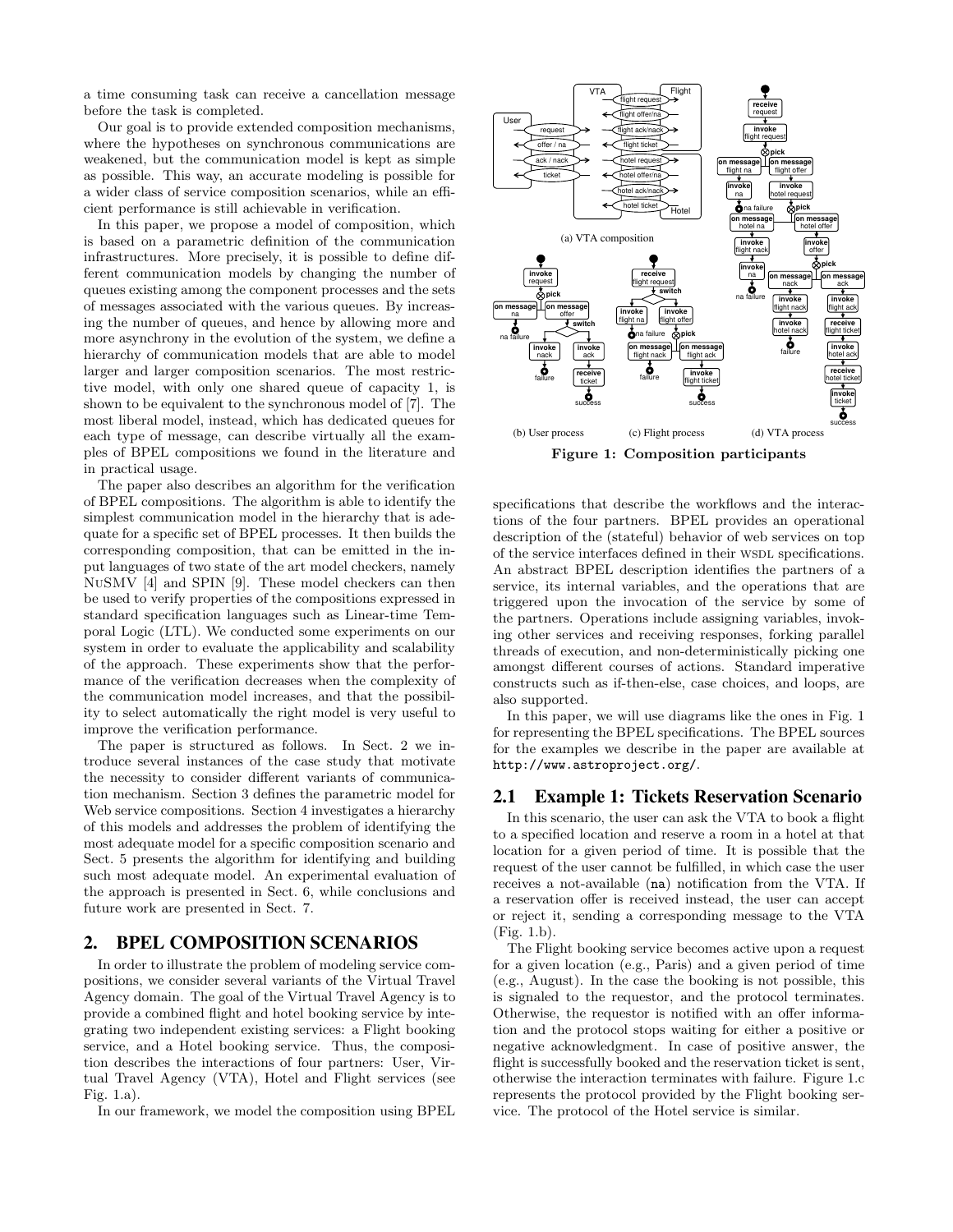The behavior of the VTA is as follows. After receiving a reservation request from the user, the VTA interacts with Flight and Hotel services to obtain ticket offers and expects either a negative answer if this is not possible (in which case the user is notified and the protocol terminates with failure), or provides the user with an offer indicating hotel, flights and cost of the trip. After that, the user may either accept or refuse the offer, and in the first case VTA provides the user with the tickets obtained from Hotel and Flight. The diagram corresponding to the BPEL protocol of VTA is represented in Fig. 1.d.

This composition scenario exhibits an important property that allows for a very simple communication mechanism. At any moment of time, only one of the partners is ready to emit a message. Moreover, the corresponding receiver is ready to accept the message. Using the terminology of [7], the composition model satisfies the synchronous compatibility, autonomy and lossless composition properties. As a consequence, a synchronous communication model can be used to define the composition without loosing completeness of behaviors. As demonstrated in [7], this allows for an efficient verification of the composition scenarios.

# **2.2 Example 2: Reservation with Cancellation**

Unfortunately, the simplified communication model of the previous example is not applicable to all kinds of interactions. A typical example is a business process with event handlers. Let us consider an extension of the ticket reservation scenario, such that the user can decide to cancel the booking operation. In this case the user can send a cancel message to the VTA and wait for the outcome of the cancellation. The VTA forwards the cancellation to the Flight (and similarly to the Hotel process, we omit this for the sake of simplicity). The Flight waits for a cancellation message for a certain time after the acknowledgement of the reservation. If the cancellation message is received on time, the Flight notifies a successful cancellation. If the time for a cancellation runs out, the Flight sends a ticket to the VTA, thus forcing the failure of cancellation: cancellations sent by the VTA after the ticket is sent are consumed and ignored. The excerpts of the corresponding process specifications are represented in Fig. 2.a.

The verification under the synchronous communication model is not able to manage correctly this example, and reports a deadlock. Indeed, if the Flight service fails to wait for a cancellation, the onAlarm activity is fired and a ticket is sent to the VTA process. Meanwhile, the VTA may receive a cancellation message from user and forward it to the Flight service. Therefore both Flight and VTA would try to send messages to each other and the composition would be in a deadlock according to the synchronous semantics.

This deadlock is not real, in the sense it does not occur in existing BPEL engines; since the Web services communications are asynchronous, and the message emission is not blocking, both processes will emit messages to each other. Both messages will be consumed then and the composition terminates correctly.

The problem we are facing here is that the synchronous model is too restrictive. The message delivery and processing may require a certain time, thus leading to situations where concurrent message emissions take place. These situations, however, are not allowed in the synchronous communication model. In order to verify correctly the considered



Figure 2: Cancellation management

example, a relaxed model is needed that allows considering these concurrent message emissions.

If one applies the verification approach of [7] for the analysis of such a composition, then the inapplicability of the synchronous communication model is detected and reported. However, [7] and other verification approaches fail to find an alternative communication model that is adequate to the scenario. In [7], an arbitrary communication model with 2 position buffers is applied, which is rather expensive from the verification point of view, and still does not guarantee the correctness of the verification.

## **2.3 Example 3: Extended Cancellation**

Let us consider a further modification of the case study. In this case, after the VTA has sent a cancellation message to the Flight, it waits for a message notifying whether the cancellation is possible (message flight cancelled) or not (message no flight cancel). In the latter case, it waits for the ticket and sends is to the user. The Flight service, on the other side, behaves as before with the only difference that, after emitting the ticket and receiving the cancellation, it sends a notification about cancellation rejection (message no flight cancel). The corresponding diagrams are represented in Fig. 2.b.

Even if one verifies the example allowing for concurrent message emissions, the following incorrect scenario may occur. The Flight service sends a ticket and waits for a cancellation. At the same time, the VTA process sends a cancellation request that the Flight service rejects. The VTA has received a ticket and then a cancellation rejection, but it is not able to process the messages in this order. Only if the execution of processes in the run-time environment allows for reordering of messages (which is the case for existing implementations) the deadlock disappears, since the cancellation rejection can be processed before the ticket message.

This example shows a necessity not only to consider systems which do not follow the synchronous communication semantics, but also to accept less restrictive models where message reordering is allowed. If this is not done, then scenarios that can occur in practice are not considered in the verification, and wrong results can be obtained.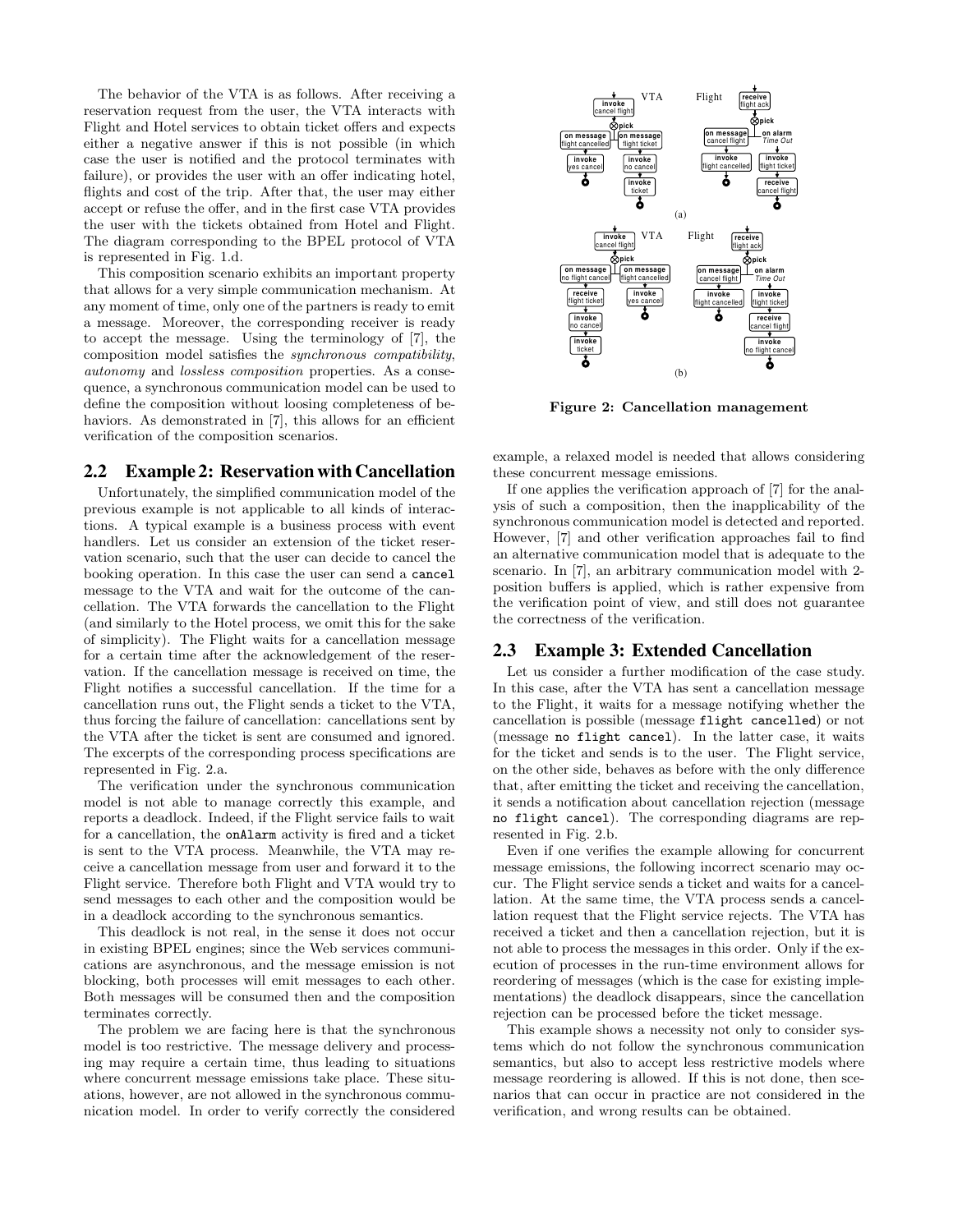# **2.4 Assumptions on the Composition**

This chain can be further prolonged, leading to more complex communication models. One can think of lossy channels, complex ordering conditions, complex queue models etc. As a result, the behavior of the given composition varies when different models are applied. In the following we present a parametric communication model that is suitable for the description of wide class of composition scenarios, including those discussed in Examples 1, 2, 3. This model, however, relies on certain hypotheses on the Web service compositions. These hypotheses define some boundaries to the scope of our verification framework, and will allow us to abstract from low-level issues that are irrelevant for the "logic" of the composition, and to simplify the formalization of the model:

- The communication channels used by the participants are disjoint. That is, it is never the case that two processes are able to invoke or receive the same operation from a third process. Formally, this means that the sets of communication actions used by pairs of processes are disjoint, and that the end points of the communications are statically fixed.
- The communication channels are perfect, i.e. no message losses can ever occur. This assumption may be enforced by special techniques in the WS world. In particular, WS Reliable Messaging or monitoring techniques can be used for these purposes.
- The definition of the composition participant should not include an infinite loop of internal actions. Indeed, such a loop would describe a divergent behavior of the system, i.e., a behavior where the service is not interacting with the environment.

Under these assumptions, we consider a very general communication infrastructure that allows for modeling the following features:

- Invoke operations are non-blocking. Due to the asynchronous, loosely coupled nature of Web services, the message emission cannot be blocked even if the receiver is not ready to accept the message.
- Queue are unbounded, but with the restriction that the number of messages in the queues cannot grow unboundedly. That is, we do not define a limit to length of the queues "a priori", however we consider invalid all those composite systems where the number of messages in the queue can grow unboundedly. (This corresponds to assume that the queues are "long enough" to contain all the messages that need to be stored in the executions of the systems.)
- An arbitrary implementation of the underlying queuing mechanism is allowed. That is, we do not commit to a specific model of implementation of the queues. In order to reflect this property, we assume the most general behavior of queue, where the messages can be consumed in any arbitrary order, regardless the order in which they are stored in the queues.

We remark that the most critical requirement is the last one. Indeed, existing BPEL engines manage queues in a specific way, and some of the behaviors that are possible with the arbitrary queues could not be possible in the concrete implementation of queues of a specific engine. Assuming the most general behavior of queues allows us to guarantee that the theoretical model includes all behaviors that are possible in every specific engine. We will see that, for certain classes of systems, it is possible to identify some properties of the engine that guarantee that all behaviors allowed by the theoretical model can occur in the concrete implementation.

## **3. WS COMPOSITION FORMALIZATION**

We now present the formal model we propose for representing and analyzing Web service compositions. We provide a formal representation of stand-alone Web services and generic Web service compositions. We also define the behavior of the composition used as a basis for the composition verification.

## **3.1 BPEL as State Transition System**

In our framework, we encode BPEL processes as *state* transition systems which describe dynamic systems that can be in one of their possible states (some of which are marked as initial states) and can evolve to new states as a result of performing some actions. We model process interactions as external actions defined on a set of operations (or message types) M. Following the standard approach in process algebras, external actions are distinguished in input actions, which represent the reception of message of type  $\alpha \in M$ , denoted as  $\overleftarrow{\alpha}$ , and *output actions*, which represent messages of type  $\alpha \in M$  sent to external services, denoted as  $\overrightarrow{\alpha}$ . We also define a special action  $\tau$ , called *internal action*, which is used to represent evolutions of the system that do note involve interactions with the external services. A transition relation describes how the state can evolve on the basis of inputs, outputs, or of the internal action  $\tau$ .

Definition 1. A state transition system (STS) is a tuple  $\langle S, S_0, \mathcal{I}, \mathcal{O}, \mathcal{R} \rangle$  where S is the finite set of states and  $S_0 \subseteq S$ is the set of initial states;  $\mathcal I$  is a finite set of input actions and  $\mathcal O$  is a finite set of output actions;  $\mathcal R \subseteq \mathcal S \times (\mathcal I \cup \mathcal O \cup \{\tau\}) \times \mathcal S$ is the transition relation.

The assumption on the finiteness of the states set is required in order to enable the analysis techniques presented in this work. For the sake of space, we omit the discussion on the formal translation from BPEL to STS. This translation is implemented inside our toolkit, which is available from http://www.astroproject.org/.

#### **3.2 State Transition System with Channels**

In order to represent a composition of Web services, we now define state transition systems with channels. This model describes the executions of the composition according to a parametric definition of the communication model.

Intuitively, this model is characterized by a set of global states, describing the composition during its execution, and a set of (FIFO) queues that store the messages exchanges among partners<sup>1</sup>. A global state contains two components: a control state that represents the local states of the participating STSs, and a queue content that defines sets of

<sup>&</sup>lt;sup>1</sup>We remark that in spite of the fact that the queues are ordered, there is still a possibility to define an unordered message consumption. In the following sections we will show how this can be done in our framework.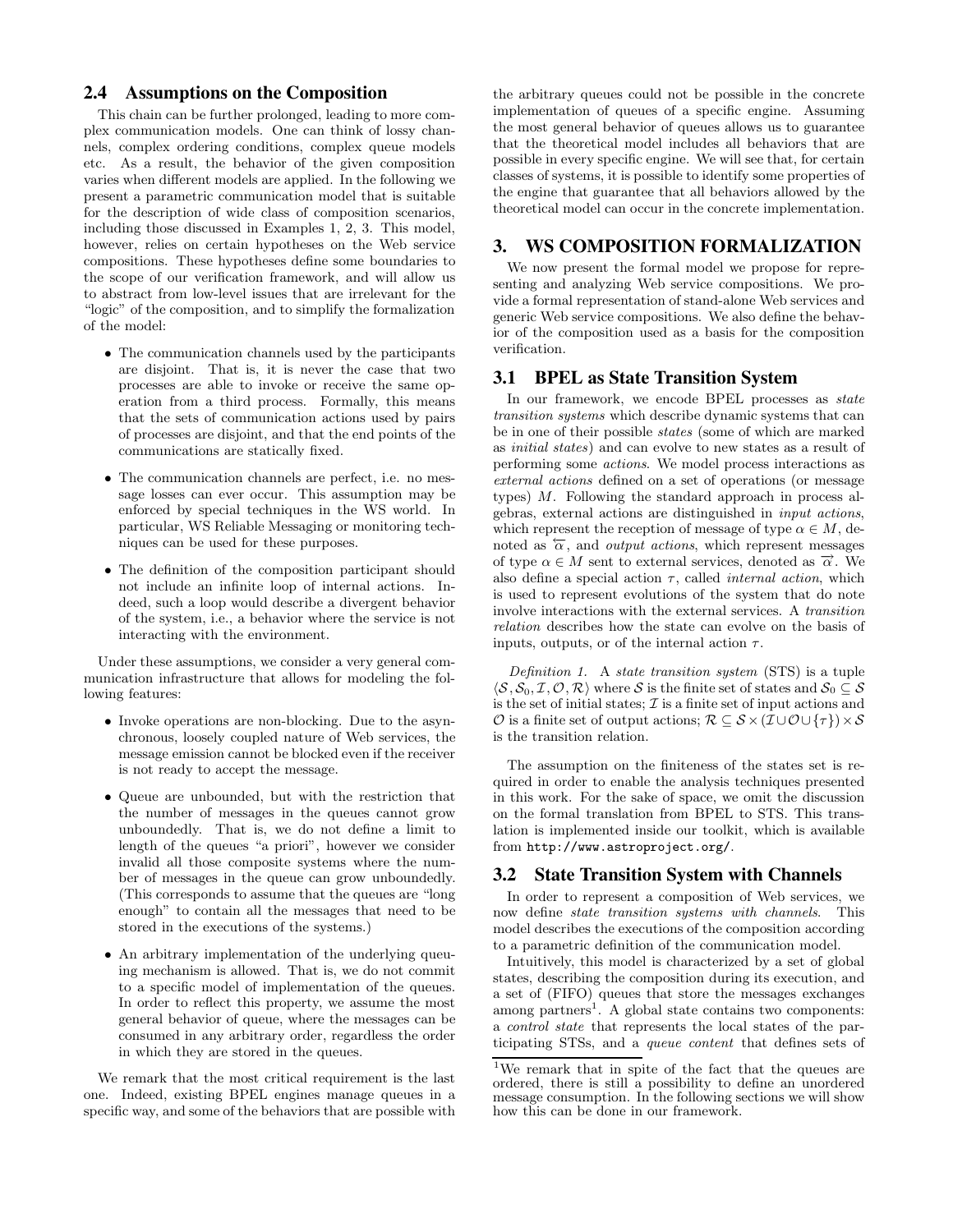messages stored in the queues in a particular moment of time.

More precisely, let us assume that the composition is built from n STSs  $\langle S^i, S_0^i, \mathcal{I}^i, \mathcal{O}^i, \mathcal{R}^i \rangle$  representing the participating Web services. We represent a control state as a vector  $S = \langle s_1, \ldots, s_n \rangle$ , where  $s_i$  is a local state of the i<sup>th</sup> STS. We denote a vector with component  $s_i$  updated to  $s'_i$  as  $S[s_i/s'_i]$ . Let us also assume to model the communications among Web services with set of m queues with disjoint alphabets  $M_i \subseteq M$ ,  $1 \leq j \leq m$ . A queue  $q_i$  may be declared as *bounded*, with the corresponding capacity  $0 < b_j < \infty$ , or unbounded, in which case  $b_j = \infty$ . As one can see, given the same set of STSs, different configurations may be used to represent their composition. These configurations are parametric with respect to the number of queues, to the distribution of the queue alphabets, and to the queue bounds. We denote such configurations as *communication models*.

Definition 2. A communication model for the STS composition is a tuple  $\Delta = \langle B, \mathcal{L}_M \rangle$ , where  $B = \langle b_1, \ldots, b_m \rangle$ , is a vector of queue bounds, and  $\mathcal{L}_M$  :  $M \to [1 \dots m]$  is a function that associates a message type  $\alpha$  with a queue  $i = \mathcal{L}_M(\alpha)$ . The alphabet  $M_i$  of queue i is defined as follows:  $M_i = {\alpha | \mathcal{L}_M(\alpha) = i}.$ 

We define a queue content as a vector  $C = \langle w_1, \ldots, w_m \rangle$ , where  $w_j \in M_j^*$  represents a sequence of messages stored in the  $j<sup>th</sup>$  queue. An operator . denotes the concatenation. That is,  $C.\alpha = \langle w_1', \ldots, w_m' \rangle$ , where  $w_j' = w_j \ldots$  if  $\alpha \in M_j$ , and  $w_j' = w_j$  otherwise. We write  $|C| \leq B$  to specify that  $|q_i| \leq b_i$ .

Definition 3. A State Transition System with Channels (CSTS) for the composition of n STSs under a communication model  $\Delta = \langle B, \mathcal{L}_M \rangle$  is a transition system  $\Sigma_\Delta =$  $\langle GS, gs_0, A, T \rangle$  where

- GS is a set of global states of the form  $\langle S, C \rangle$ , where  $S = \langle s_1, \ldots, s_n \rangle$ , with  $s_i \in S^i$ , is a control state, and  $C = \langle w_1, \ldots, w_n \rangle$ , with  $w_i \in M_i^*$  and  $|w_i| \leq b_i$ , represents the contents of the queues;
- $gs_0 = \langle S_0, \langle \epsilon, \ldots, \epsilon \rangle \rangle$  is an initial global state;
- A is a set of actions  $a \in \{\cup_i \mathcal{I}^i \cup \cup_i \mathcal{O}^i \cup \{\tau\}\}.$
- $T \subseteq GS \times A \times GS$  is the global transition relation. A transition  $t = (gs, a, gs')$  is in T, if for some  $1 \leq i \leq$  $n, S' = S[s_i/s_i']$  and  $(s_i, a, s_i') \in \mathcal{R}^i$ , and one of the following holds:

$$
- a = \overrightarrow{\alpha} \wedge C(gs') = C(gs).\alpha \wedge |C(gs')| \leq B;
$$
  
\n
$$
- a = \overleftarrow{\alpha} \wedge C(gs) = \alpha.C(gs');
$$
  
\n
$$
- a = \tau \wedge C(gs') = C(gs).
$$

The behavior of CSTS can be described with a directed (possibly infinite) labeled tree, called reachability tree RT. Nodes in this tree are labeled with (reachable) global states  $qs \in GS$ ; the root is labeled with the initial global state  $qs_0$ ; edges are labeled with actions  $a \in A$ . The *reachability* graph RG is obtained from RT by merging nodes labeled with identical global states.

We say that the CSTS is complete if all the terminating global states  $\langle S, C \rangle$  (that is, leaves of the reachability tree) have empty queue content:  $C = \langle \epsilon, \ldots, \epsilon \rangle$ . We remark that

systems that are not complete loose message: indeed, at the end of the computation there are unconsumed messages in queues. We will consider only complete CSTS in the following.

We say that action  $a \in A$  is fireable in state qs, if there is a transition  $(gs, a, gs' \in T$ . In this case, we write  $gs \stackrel{a}{\rightarrow} gs'$ . Let  $\omega = gs_1, a_1, gs_2, a_2, \ldots$  be a (possibly infinite) sequence of states and actions interleaved. We say that the sequence is fireable from  $gs_1$ , written as  $gs_1 \stackrel{\omega}{\rightarrow}^*$ , if  $\forall k \geq 1$ ,  $gs_k \stackrel{a_k}{\rightarrow}^*$  $gs_{k+1}$ . The *behavior* of the CSTS is a set of such sequences fireable from the initial state:

$$
\Omega = \{ \omega \mid gs_0 \stackrel{\omega}{\rightarrow}^* \}
$$

The behavior of the CSTS describes possible executions of the composition and is used as a formal basis for various verification techniques. In particular, we allow for reachability analysis, and for the verification of temporal specifications expressed as Linear-time Temporal Logic (LTL) formulas [5] evaluated on the CSTS behavior.

Since we assume finite-state BPEL processes, the control states of a CSTS are also finite. The only possibility to have an infinite reachability graph is when the messages contained in a channel can grow unboundedly. We have already discussed in Sect. 2.4 that we consider systems with channels that grow unboundedly as "bad" systems. Moreover, finitestate verification is not applicable on these systems. Therefore, one of the critical problems to be addressed during the analysis is to identify and rule out these systems. In the following, we say that the channel of a CSTS have a bounded growth if, for every queue  $q_i$ , either a finite bound  $b_i < \infty$  is declared, or there is some constant  $K_i$  such that the queue contains at most  $K_i$  messages in all reachable states.

We remark that the proposed CSTS-based model of Web service composition captures only the control flow of the participating processes. However, BPEL allows one to define also the data flow of the composition. In other words, it is possible to define the data values carried by the messages, conditions on the process transitions etc. This information has to be taken into account in the analysis of the BPEL composition. As we show later, this is addressed by enriching the composition with variables and other datadependent constructs before passing it to the model checker, and performing the actual verification on the enriched models. The presence of data values in messages also influences the alphabet on which the queues are defined. Indeed, the management of queues could depend not only on the type of the messages, but also on the associated values. This may be resolved refining the model by introducing a new message type for each distinct set of data values or, for each set of data values that can be distinguished by the BPEL run time environment. If the data domains are finite, the approach we describe below works also in this refined setting. We intend to better investigate in future works the issues related to an adequate model of data domains in the definition of the queue structure.

## **4. HIERARCHY OF MODELS**

The definition of CSTS is parametric w.r.t. a communication model. Different communication models (and hence queue structures) define different behaviors for the same composition scenario. Therefore, the result of the verification of a composite system depends on the selected com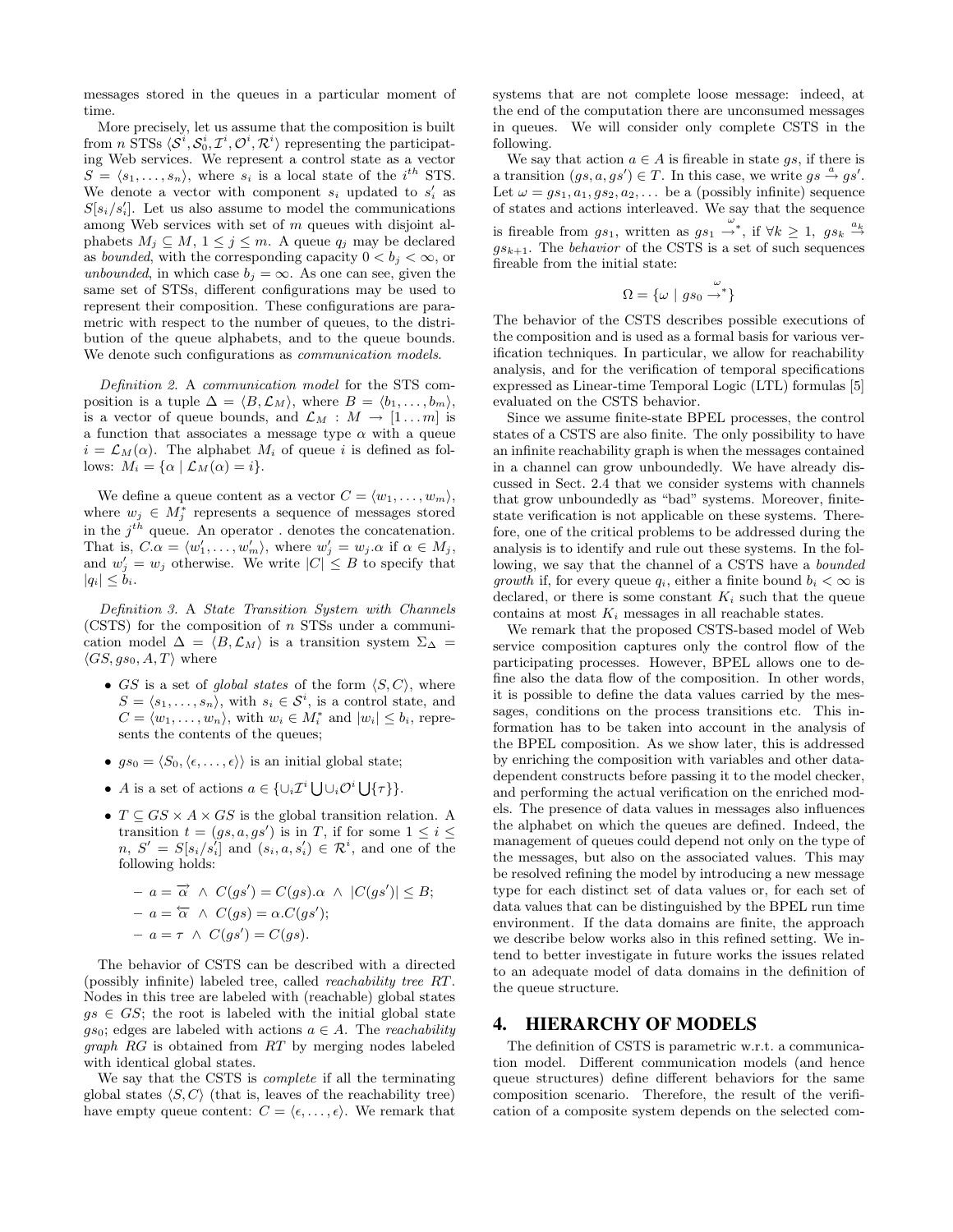munication model. In order to guarantee the correctness of the verification, we have to make it sure that the selected communication model allows for all the behaviors that are compatible with the assumptions presented in Sect. 2.4.

In this section we address the problem of defining suitable communication models for CSTS, and of guaranteeing that these communication models are adequate w.r.t. the real executions, i.e., that they do not discard any execution that can happen according to our assumptions.

This is achieved through the following steps:

- We define the "most general" model in terms of CSTS. This is a model which allows more behaviors than any other communication model does.
- We define a family of possible communication models that we can adopt for the verification of composite systems. These communication models correspond to different levels of complexity and efficiency of the verification process. All the models we propose are expressible in terms of CSTS, by changing the queue model.
- We define the "adequacy" of a communication model for a composite system: a communication model is adequate if it expresses all the behaviors of the most general model, i.e., no behaviors are lost due to the specific queuing model.
- For each communication model, we also discuss the requirements on the middleware that guarantee that all the behaviors expressed by the model can happen in real implementations of BPEL engines.

## **4.1 Relations among Communication Models**

One of the tasks in the adequacy analysis is to check whether the composition of Web services under the given communication model does not loose behaviors w.r.t. some other more general model. This requires introduction of certain relations between models, namely simulation relations.

We will write  $\Sigma_{\Delta}$  to denote the composition of a given set of STSs under communication model ∆.

Definition 4. We say that  $\Sigma_{\Delta_2}$  simulates  $\Sigma_{\Delta_1}$ , written as  $\Sigma_{\Delta_1} \preceq \Sigma_{\Delta_2}$ , if  $\Omega_{\Sigma_{\Delta_1}} \subseteq \Omega_{\Sigma_{\Delta_2}}$ .

We say that  $\Sigma_{\Delta_1}$  and  $\Sigma_{\Delta_2}$  are *bisimilar*, written as  $\Sigma_{\Delta_1} \approx$  $\Sigma_{\Delta_2}$ , if  $\Omega_{\Sigma_{\Delta_1}} = \Omega_{\Sigma_{\Delta_2}}$ .

When the simulation relation among two communication models  $\Delta_1$  and  $\Delta_2$  holds for any set of STSs, we say that the model  $\Delta_2$  is *more general* than the model  $\Delta_1$ .

Definition 5. Communication model  $\Delta_2$  simulates model  $\Delta_1$ , written as  $\Delta_1 \subseteq \Delta_2$ , if for any composition of STSs,  $\Sigma_{\Delta_1} \preceq \Sigma_{\Delta_2}$ .

Being reflexive and transitive, this relation forms a partial order on the set of communication models. Below we will show that there is a "most general" model, that is the model  $\Delta$ , such that for any other model  $\Delta$  holds  $\Delta \sqsubseteq \Delta$ .

The relation among communication models relies on the structure of the queues. There are two dimensions in which the models differ. First, the relation depends on the queue bounds: the bigger a queue bound is, the more transitions might be enabled. Second, it depends on the distribution of the message alphabets: if the alphabet of each queue in one model is a subset of the alphabet of some queue in another model, then the first model is more general then the other. The following theorem defines relation between models with different queue structures.

THEOREM 1. Consider two communication models  $\Delta_1 =$  $\langle B_1, \mathcal{L}_{1M} \rangle$  and  $\Delta_2 = \langle B_2, \mathcal{L}_{2M} \rangle$ . If for each queue  $q_{2i}$  there exists a queue  $q_{1j}$ , such that

• 
$$
\forall \alpha \in M
$$
.  $\mathcal{L}_{2M}(\alpha) = i \Rightarrow \mathcal{L}_{1M}(\alpha) = j$ , and

 $\bullet$   $b_{1j} \leq b_{2i}$ 

then  $\Delta_1 \sqsubseteq \Delta_2$ .

The theorem may be easily understood on the following example. Consider a model  $\Delta_1$  with one queue  $q_1$  with alphabet  $M = {\alpha_1, \alpha_2}$ , and a model  $\Delta_2$  with two queues  $q_{21}$  and  $q_{22}$  with alphabets  $\{\alpha_1\}$  and  $\{\alpha_2\}$  respectively. Indeed, if an input action is allowed in the composition under model  $\Delta_1$  then it is also allowed in the second model, since if a message is on the top of the queue in first model and can hence be consumed, then it is on the top of one of the queues in the second model. Similarly, if an output action  $\overrightarrow{\alpha_1}$  is allowed in the first model, then the queue is not full, that is  $|q_1| < b_1$ . Since  $|q_{21}| \leq |q_1|$  (the two queues have the same length if  $q_1$  contains only messages of type  $\alpha_1$ ) and, by hypothesis  $b_1 \leq b_{21}$ , then  $|q_{21}| < b_{21}$  and hence the output action  $\vec{\alpha}$  is not blocked in the second model.

## **4.2 Most General Communication Model**

The first step of the adequacy analysis is to define the reference model, that is, the model that allows for the largest set of behaviors. In order to respect the assumptions of Sect. 2.4, this model has to allow for potentially unbounded queues, non-blocking emissions, and arbitrary, unordered access to the content of any queue.

The definition of this model is based on the following observation. Two invocations of the same operation lead to a situation where the queue contains two messages of the same type. From the external point of view, the two messages are indistinguishable. The same holds for the possibility to consume them in any order: if two messages of the same type are contained in the queue, then the order in which they are consumed becomes irrelevant. Therefore, in order to model arbitrary access to any message in any queue, it is enough to model such a system with the separate queue for each message type.

Definition 6. The Most General Communication Model (MG-model) for the composition of n STSs is a model  $\overline{\Delta}$  =  $\langle B, \mathcal{L}_M \rangle$ , with  $|M|$  queues,  $b_i = \infty$ , and  $\mathcal{L}_M(\alpha_i) = q_i$ .

It is easy to see that such a model is indeed a generalization of any other communication model w.r.t. the behavior of any composition of STSs.

*Proposition 1.* For any communication model  $\Delta$ ,  $\Delta \sqsubseteq \overline{\Delta}$ , where  $\overline{\Delta}$  is MG-model.

Whenever a composition under a certain model  $\Delta$  simulates the most general composition, we say that this model is adequate for the description of the composition scenario.

Definition 7. A communication model  $\Delta$  is said to be adequate for the given composition scenario if  $\Sigma_{\Delta} \approx \Sigma_{\overline{\Delta}}$ .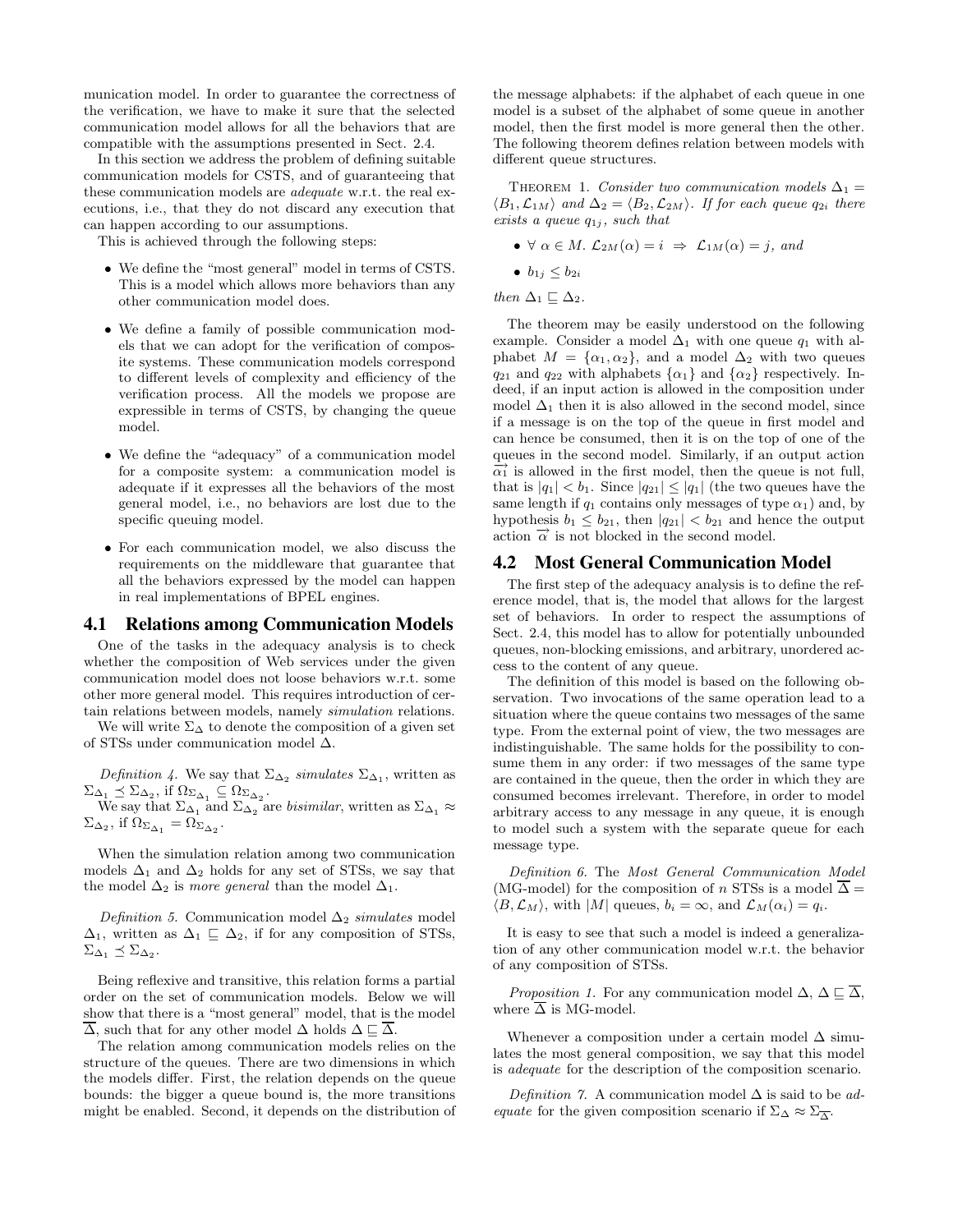An important result in the proposed framework is that the finiteness of the reachability graph under the MG-model is decidable. Indeed, the class of systems that can be modeled in this way forms a subclass of Petri-Nets, and "boundedness" is decidable for Petri-Nets [10].

Proposition 2. The finiteness of the reachability graph of the composition of STSs under the MG-model is decidable.

Model  $\overline{\Delta}$  defines the most liberal policy for the message processing: each message stored can be accessed and consumed regardless the reception order. On the other hand, this model is also the least realistic, among the ones described in this section, for what concerns the implementation of a middleware generating all the behaviors allowed by the model. Indeed, all existing engines apply a specific policy for the queues and do not allow for such an arbitrary consumption of messages as the one allowed in the model.

#### **4.3 Communication Models Interpretation**

We now define a hierarchy of communication models that are particularly significant for verifying Web service compositions and that have been proposed in the literature.

#### *4.3.1 Synchronizable Communications.*

This is the most restricted communication model that can be defined in terms of CSTS formalization. In this model there is only one queue of capacity one.

Definition 8. The synchronizable communication model is  $\Delta_1^1 = \langle B, \mathcal{L}_M \rangle$ , with  $B = \langle 1 \rangle$  and  $\mathcal{L}_M(\alpha) = 1$  for all messages  $\alpha$ .

This model is strongly related to another communication model widely used for modeling Web service compositions, namely synchronous composition. In such a model, communicating processes synchronize on shared actions; therefore this model can be represented without queues. More precisely, when the  $\Delta_1^1$  model is shown to be adequate for a given composition scenario, one can use a synchronous composition for the analysis of wide range of properties, thus achieving better performance. In the following, we formalize this result. We start with a definition of a synchronous composition.

Definition 9. A synchronous composition  $\Sigma_s$  of n STSs is a tuple  $\langle GS, gs_0, A, R \rangle$  where

- GS is a set of global states  $gs = \langle s_1, \ldots, s_n \rangle; gs_0$  is the vector of initial states of the STSs;
- $A = \{\tau\} \cup \{\alpha \mid \exists i \; .\overrightarrow{\alpha} \in \mathcal{O}^i\}$  is a set of actions;
- A transition  $t = (gs, a, gs')$  is in  $\mathcal{R}$ , iff

$$
- a = \tau, \text{ for some } 1 \leq i \leq n, \text{ } gs' = gs[s_i/s_i'],
$$
  
\n
$$
(s_i, \tau, s_i') \in \mathcal{R}^i
$$
  
\n
$$
- a = \alpha, \text{ } gs' = gs[s_i/s_i', s_j/s_j'], \text{ } (s_i, \overrightarrow{\alpha}, s_i') \in \mathcal{R}^i,
$$
  
\n
$$
\text{and } (s_j, \overleftarrow{\alpha}, s_j') \in \mathcal{R}^j.
$$

Let us define a conversation of the composition as a sequence of messages emitted during interactions [7]. That is,  $\gamma = \alpha_1, \alpha_2, \ldots$ , with  $\alpha \in M$ , is a conversation if there is a behavior  $w = \omega = gs_1, a_1, gs_2, a_2, \ldots$ , and for each  $i > 0$ there exists  $j > 0$  s.t.  $gs_j \stackrel{a_j}{\rightarrow} gs_{j+1}$  and  $a_j = \overrightarrow{\alpha_i}$ . We denote a conversation set of the composition as Γ.

When the verification properties are defined on the set of conversations, and the composition appears to be complete under  $\Delta_1^1$  model, then one can use the synchronous product for the composition analysis.

THEOREM 2. Let  $\Sigma_1^1$  and  $\Sigma_s$  be a complete composition of n STSs under  $\Delta_1^1$  model and their synchronous product respectively, with the corresponding conversation sets  $\Gamma_1^1$  and  $\Gamma_s$ . Then  $\Gamma_1^1 = \Gamma_s$ .

Due to the strong hypotheses on the synchronizable communication model, the kinds of systems for which the model is adequate are also subject to restrictive hypotheses on the kinds of interactions that can occur. As a consequence, the compositions, for which this model was proved to be adequate, are very robust and exhibit the same behavior on all the implementations of BPEL engines. For this reason, the synchronizable model is the less demanding on the underlying middleware among the ones studied in this paper.

#### *4.3.2 Locally Ordered Asynchronous Communications.*

This model is used in some works for the representation of WS compositions (see e.g. [7]). Each participant is equipped with separate queue storing messages from all the partners.

Definition 10. A locally ordered asynchronous communication model of n STSs is  $\Delta_{lo} = \langle B, \mathcal{L}_M \rangle$ , with n queues,  $b_i = \infty$ , and  $\forall \alpha$ , s.t.  $\alpha \in \mathcal{I}^i$ .  $\mathcal{L}_M(\alpha) = q_i$ .

This model is more general than the synchronizable model:

$$
\Delta_1^1 \sqsubseteq \Delta_{lo} .
$$

Indeed, this model is required for describing the composition scenario in Sect. 2.2.

This communication model requires that messages are queued on a process-by-process way. This policy for managing queues is a reasonable and easy to implement, and it provides a good compromise between the complexity of the implementation and the class of examples it is able to cover. Similar considerations also hold for the next model we present.

#### *4.3.3 Mutually Ordered Asynchronous Communications.*

In this model, a pair of queues is defined for each pair of processes, with each queue representing one direction of interaction between these processes. This model, described in [3], provides a natural representation of communicating BPEL processes since each process explicitly distinguishes each of its partners. The main feature of this model is that each pair of communicating processes preserves the order of partners' events. In other words, the order of receptions is equivalent for each pair of processes.

Definition 11. A mutually ordered asynchronous communication model of n STSs is  $\Delta_{mo} = \langle B, \mathcal{L}_M \rangle$ , with  $n^2 - n$ queues denoted as  $q_{i,j}$   $(i \neq j)$ , s.t.  $b_{i,j} = \infty$ , and  $\forall \alpha$ .  $\vec{y} \wedge \vec{\alpha} \in \mathcal{O}^j$  iff  $\mathcal{L}_M(\alpha) = q_{i,j}$ .

This model is clearly more general than the synchronous model. It is also more general with respect to locally ordered asynchronous model. To see this, notice that the input messages of the particular process are stored potentially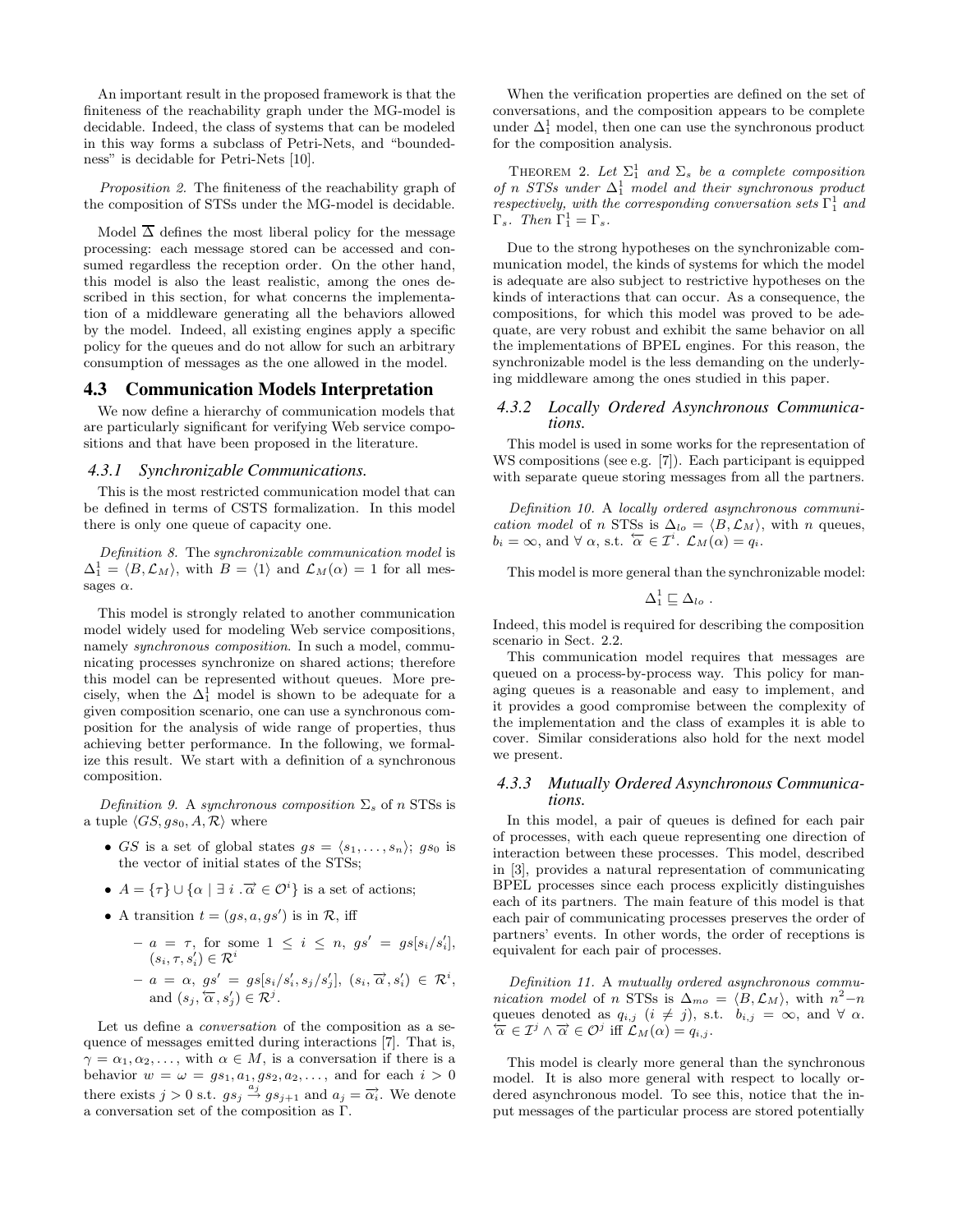in several queues instead of only one. Therefore, the alphabet of these queue is smaller, and more actions are fireable (Theorem 1). This model is required for the composition scenario described in Sect. 2.3.

We conclude this section with the overall hierarchy of the models defined:

$$
\Delta_1^1 \sqsubseteq \Delta_{lo} \sqsubseteq \Delta_{mo} \sqsubseteq \overline{\Delta} .
$$

We remark that the CSTS formalism allows for potentially infinite number of models to be defined. The MG-model is the upper bound of this construction and we use this fact in the adequacy analysis presented below.

## **5. BUILDING AN ADEQUATE MODEL**

We now present an approach for the analysis of compositions of Web services. In this approach, we incrementally pass through the models starting from the synchronizable until the least general adequate model is found for the given composition scenario. As we will see in the Sect. 6, this allows not only to find a proper model of communication for the scenario but also to perform the analysis more efficiently. Indeed, if the model is shown to be adequate for the given composition, and the composition behaves correctly, then it will be correct also under more general models.

The number of models that we could consider in our approach is potentially infinite. Here, we assume to have fixed a finite set of models that we consider interesting for the analysis (this could be for instance the sequence of models we have introduced in the previous section). We assume moreover that the simulation relation defines a total order on these models, and that the MG-model belongs to the set (and is hence its upper bound). More precisely, the algorithm of the approach is as follows:

- 1. take a sequence of models  $\Delta_1, \Delta_2, \ldots, \overline{\Delta}$  such that  $\Delta_i \sqsubseteq \Delta_{i+1}$ ;
- 2. analyze the models until the adequate one is found:  $\Sigma_{\Delta_i} \approx \Sigma_{\overline{\Delta_i}}$
- 3. the composition is checked for completeness (i.e., the queues are empty in the terminal states of the composition) and bounded growth.

When an adequate communication model is identified, and the composition is shown to have queues with a bounded growth, the obtained reachability graph may be used as a basis for further verification tasks. Indeed, the graph is finite, and actual queue bounds may be extracted by analyzing reachable states thus allowing for finite representation of the composition model in the model checker specifications.

As we mentioned above, the results of the verification may be affected by the data flow specified in the BPEL code. For this reason the composition obtained after steps specified above is equipped with data-related constructs, and the resulting model is analyzed using model checking techniques.

## **5.1 Algorithm**

The algorithm is used to give an answer for the following questions: (i) the model under consideration is adequate for the description of the given composition;  $(ii)$  the composition is complete and has queues with a bounded growth.

The algorithm is presented in Alg. 1. The outcome of the algorithm is the constructed reachability graph representing

#### Algorithm 1 Composition adequacy check

|     | 1: $States := nil;$ {Stack of states}                         |
|-----|---------------------------------------------------------------|
|     | 2: Visited := nil; {Set of visited states}                    |
|     | 3: Transitions := nil; {Set of transitions}                   |
|     | 4: $IS := nil;$ {Set of incomplete states}                    |
|     | 5: $US := nil$ ; {Set of unbounded states}                    |
|     | 6: $explore(g_{0});$                                          |
|     | 7: <b>procedure</b> $\exp^{\log(s)}$                          |
|     | 8: push(s, States);                                           |
|     | 9: $current := s$ ;                                           |
|     | 10: $Fireable := fireable(current);$ {fireable actions}       |
|     | 11: if $Fireable \neq fireable_{MG}(current)$ then terminate; |
|     | 12: $Transitions := Transitions \cup Fireable;$               |
|     | 13: if $Fireable \neq \emptyset$ then                         |
| 14: | <b>forall</b> transition $\in$ Fireable <b>do</b>             |
|     | $s' := transition.target;$<br>15:                             |
|     | if $s' \notin States \cup Visited$ then<br>16:                |
| 17: | if $\exists$ ss $\in$ <i>States</i> s.t. $U(ss, s')$ then     |
| 18: | $US := US \cup \{current\};$                                  |
| 19: | else $explore(s')$ ;                                          |
|     | 20: else if $\neg emptyChannels(current)$ then                |
| 21: | $IS := IS \cup \{current\};$                                  |
|     | 22: Visited := Visited $\cup$ {current};                      |
|     | $99.$ man(a $C1$ ataa).                                       |

23: pop(s, States);

24: end procedure

the composition, if the model is adequate, or the witness of the fact that the model is not adequate. Whenever the state with non-empty queue content is found s.t. it can be never completed, it is added to the special container incomplete.

In order to terminate the search when the composition has unbounded growth, we use the following relation  $U$ :

Definition 12. If  $s$  and  $s'$  are two nodes of the reachability tree labeled with global states  $gs$  and  $gs'$  and such that  $s \stackrel{w}{\rightarrow} s'$ , where w is a sequence of actions.

 $U(s, s') \Leftrightarrow S(gs) = S(gs') \land C(gs) \preceq C(gs')$ 

Here we write  $C(gs) \preceq C(gs')$  if for any queue index i there is a suffix  $\bar{w}_i$  such that  $w'_i = w_i \bar{w}_i$ . Thus two states are in the relation iff the control state is the same and the queue content increased. We write  $U_{\neq}(s, s')$  to denote that  $U(s, s')$  and  $C(gs) \neq C(gs'.$ 

THEOREM 3. Let s and s' are two nodes of the reachability tree for the composition under the MG-model RT( $\Sigma_{\overline{\Lambda}}$ ). If  $s \stackrel{w}{\rightarrow} s'$  and  $U_{\neq}(s, s')$  then the reachability graph  $RG(\Sigma_{\overline{\Delta}})$ is infinite.

The behavior of the algorithm is the following.

- A set of containers to store the reachability graph structure and the "bad" states (i.e. unbounded or incomplete) is defined (lines 1-5).
- The recursive procedure *explore* that implements a DFS-algorithm is defined (lines 7-24) and called for initial state (line 6).
- The current state is added to the stack and a set of fireable actions from this set is extracted (line 10). If this set is not equivalent to the set of actions fireable under MG-model ( $firable_{MG}$ ), then the algorithm terminates since the selected model is not adequate (11).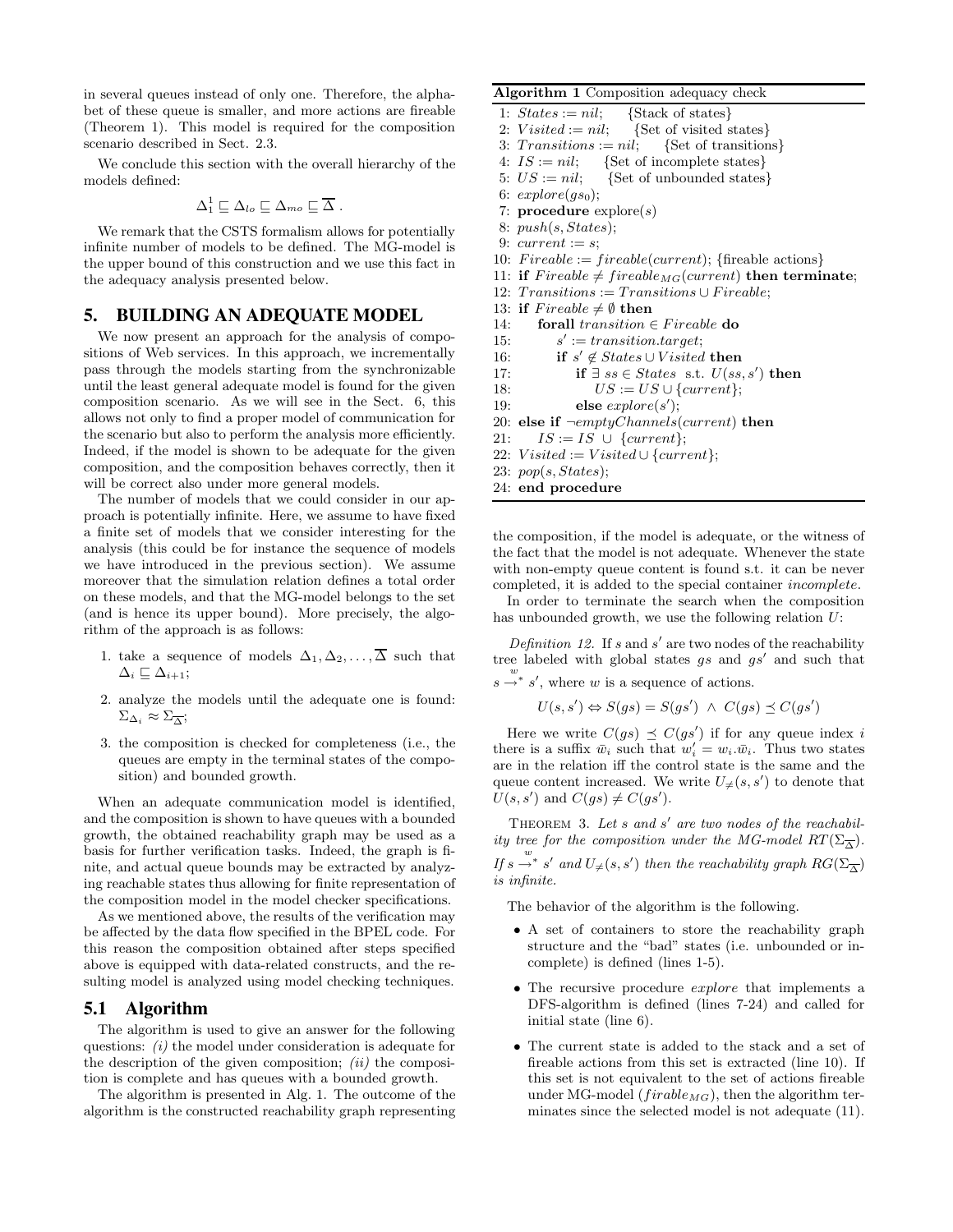- If the set of actions is not empty, then we analyze the target state  $s'$  of each action (14-19).
- If the state is fresh then we check the unboundedness by looking for a cycle that increments queue content  $(17-18)$ . If there is no such a cycle, we call *explore* procedure recursively.
- If the set of fireable actions is empty then we reached the leaf of the search tree and just check that all the messages are consumed (20-21).
- The current state is thus explored; we add it to the set of visited states, and remove from the stack.

## **5.2 Adding Data to the Composition Model**

When the reachability graph that represents the behavior of the composition is constructed, we enrich it with the data-related part from the component processes. BPEL allows for the description of the data flow in the processes by defining variables of arbitrary types and operations on them. In particular, one can assign a certain value to the variable, use it as a parameter for the remote operation invocation, or use its value in the conditions in if-then-else constructs or loops. As a result, in the model with data the executability of certain transitions depends on the values of these variables, and the behavior of the composition may change affecting the analysis results.

For this reason actual verification is performed on the models equipped with data using model checking techniques. In order to be able to apply them, such an extended model has to be finite, and therefore the domains of the variables should also be finite. Detailed description of the data-related constructs translation and manipulation may be found at http://www.astroproject.org/.

# **6. EXPERIMENTAL RESULTS**

A prototype of a verification tool based on the parametric communication model presented in this paper has been implemented within the Astro toolkit and is available as part of the project (http://www.astroproject.org).

We conducted series of experiments in order to evaluate the presented approach. The aim of the evaluation was to demonstrate that the less general model shown to be adequate is more efficient for the analysis, and to see the overall performance of the composition verification based on the presented approach.

In particular, we were interested in the performance and in the memory usage of the composition analysis. In these experiments we used variations of the VTA example, where the number of the participating processes grows from two up to seven processes. We remark that the VTA process also grows since it interacts with increasing number of services. The ranges of the domain types used in the messages (e.g. Flight, Time) were set to three values for each type. Although the examples described in the paper are relatively simple, they still are considerably more complex with respect to the samples presented in other tools (e.g., [7, 6]).

In order to compare the verification complexity on the same scenarios under different communication models, we have used domains where the synchronous model is adequate. We used two properties in the experiments specified as Linear-time Temporal Logic (LTL) formula. The first property (P1) requires that the user process terminates successfully only if also the reservation services do. This property is expected to be valid in the domain, i.e., to be respected by all the executions of the Web service composition. The second property (P2) expresses the possibility for the partners to terminate successfully. This property is expected to be satisfiable, i.e., there are some executions of the composition where the property is true. Moreover, we expect that the verification task produces a trace corresponding to one these executions, thus witnessing the validity of this possibility.

The results of the verification of these properties are summarized in Table 1. The verification was performed using two state of the art model checkers, namely NuSMV [4] and SPIN [9]. We tested the specifications of the composition under synchronous product (Sync), under locally order model (LO) and under the most general model (UO). The table contains information on the time used for the verification and counterexample generation in seconds, and on the size of the state vector in bytes. That is, if the state vector size is 14 bytes, the state space is  $2^{8 \times 14}$  states.

Some comments on the difference in the performance of NuSMV between the two properties. This is due to the fact that the second property requires the generation of a witness scenario, and this takes a lot of time. The time required by NuSMV to report that the second property can be satisfied without extracting the witness trace is similar to the time required to verify the first property. On the contrary, the verification using SPIN model checker requires much more time for the first property. Indeed, in this case all the behaviors have to be considered to prove the correctness of the property, while a single witness trace is sufficient for the second property.

The presented results demonstrate the reduction of the verification performance when more general communication model is applied. This is explained by the fact that more general model introduces more queue variables and therefore increases the state space size. This is particularly important for the NuSMV model checker, since the techniques used there strictly depend on the number of variables, their domains and relations.

## **7. RELATED WORK AND CONCLUSIONS**

In this paper we presented a unified framework for the analysis and verification of Web service compositions provided as BPEL specifications. The framework is based on a definition of composition of BPEL processes that is parametric with respect to the communication model. The class of compositions that we are able to model and analyze is substantially larger than those covered by other verification approaches. We also provide an algorithm that is able to identify the simplest communication model that is adequate for the composition, and to build the corresponding composition. Our experiments show that choosing the right model can lead to a substantial improvement in the verification performance.

In our earlier work [11], we made an initial attempt to design a framework suitable for representing different communication mechanism. The framework was based on a specific form of composition, referred as extended parallel product, and was not able to handle different models in a uniform way and to define relations between them. As a result, that approach lacks the completeness and expressiveness of the formalism presented in this paper. Also the experimental